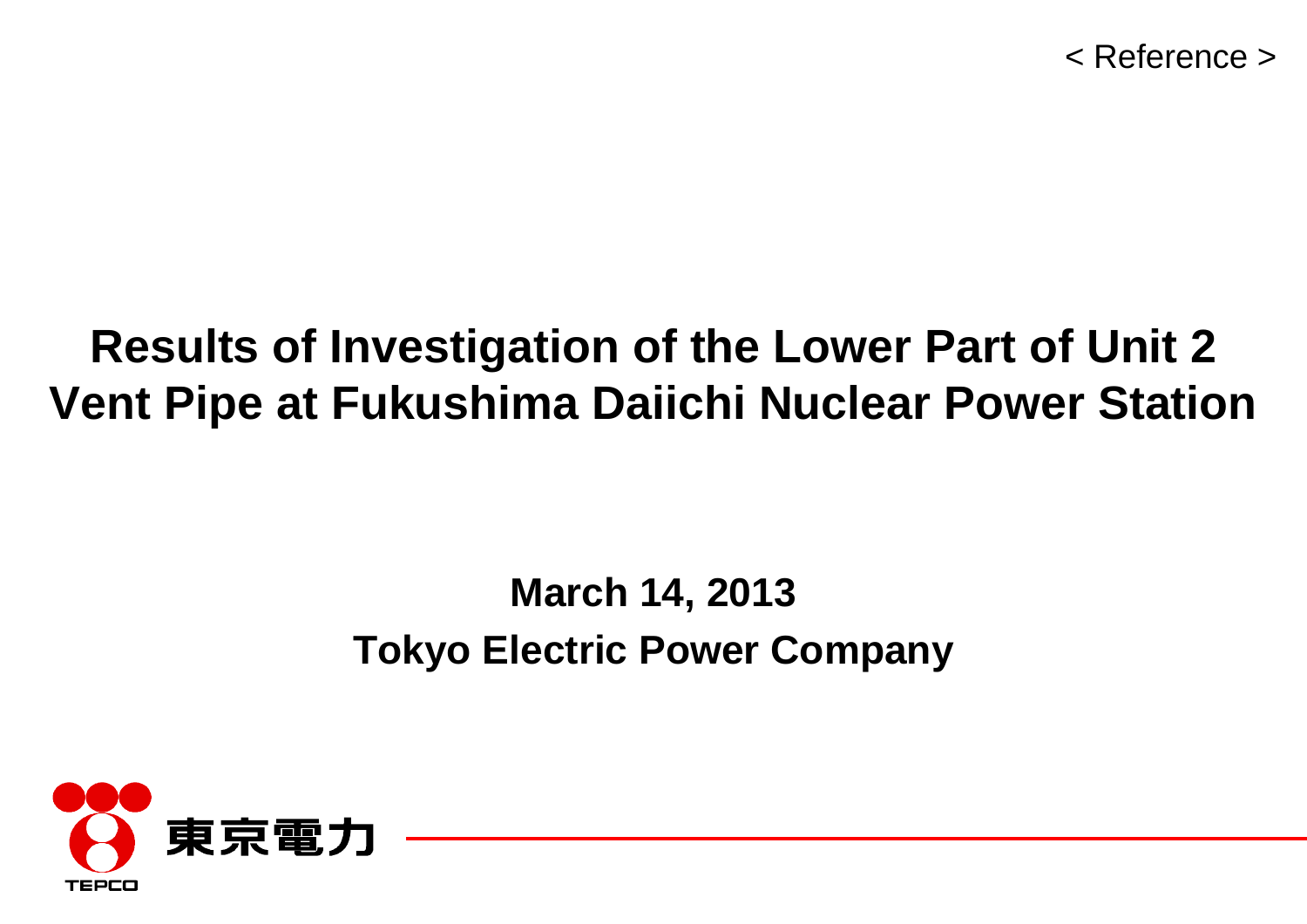#### **Investigation Locations and Current Conditions (West-northwest Vent Pipe)**



Photo taken on March 14, 2013 by TEPCO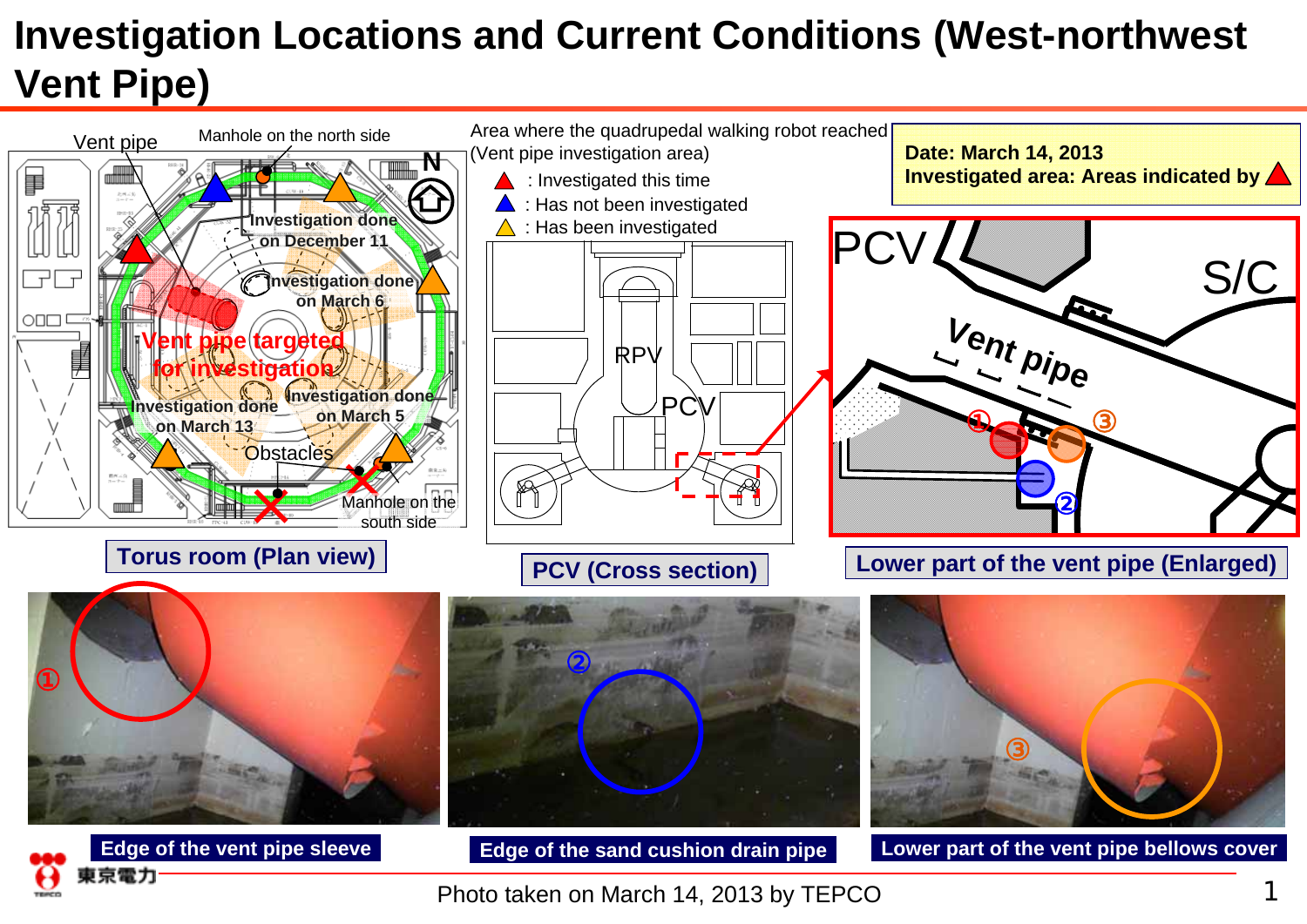### **Investigation Locations and Current Conditions (North-northwest Vent Pipe)**



京電力